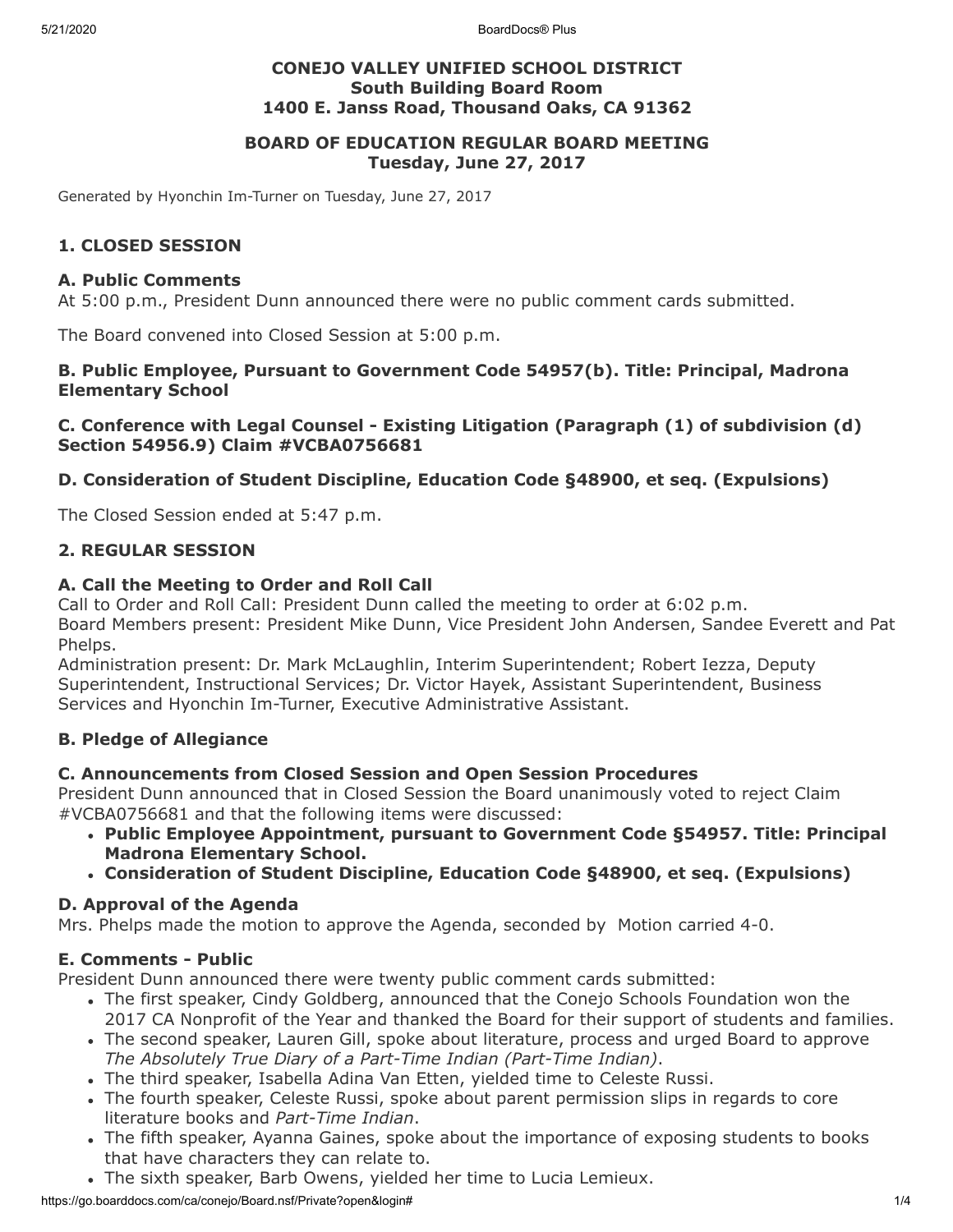- The seventh speaker, Lucia Lemieux, spoke about trained instructional staff, parents' choice to opt out, and censorship.
- The eighth speaker, Gwen Cummings, thanked Mr. Dunn for bringing *Part-Time Indian* to the attention of her family and spoke about the book.
- The ninth speaker, Jon Cummings, spoke about qualified staff and the Board's responsibilities to the students.
- The tenth speaker, Jane Purden, yielded time to Janie Alberg.
- The eleventh speaker, Janie Alberg, read a letter from a Westlake High School parent.
- The twelfth speaker, Emily Spitler-Lawson, spoke about her experience in teaching the *Part-Time Indian* book.
- The thirteenth speaker, Bill Gorback, spoke about the *Part-Time Indian* book and asked the Board to approve it.
- The fourteenth speaker, Shannon Diffner Nese, spoke about the parent group who will read *Part Time-Indian* and invited the Board to join.
- The fifteenth speaker, Cathy Carlson, spoke about the *Kite Runner* book and *Part-Time Indian*.
- The sixteenth speaker, Shoshana Brower, spoke about her family's experience reading *Part-Time Indian*.
- The seventeenth speaker, Leslie Eichenbaum, spoke about her experience teaching about books and *Part-Time Indian*.
- The eighteenth speaker, Annie LaFianza, thanked Cindy Goldberg and spoke about her family's experience with literature.
- The nineteenth speaker, Sally Hibbitts, spoke about AAUW's concern that the core literature will not be allowed for students during the upcoming school year.
- The twentieth speaker, Lori Jacobs, spoke about the language in question in the core literature titles and permission slips.

## **F. Comments - Board of Education**

Vice President Andersen spoke about receiving emails from the community and having conversations with some of them on parent participation in core literature titles. Mrs. Everett then spoke about *Part-Time Indian, Snow Falling on Cedars* and clarified the misunderstandings in the community about the core literature titles. Mrs. Phelps spoke *Part-Time Indian*, *Snow Falling on Cedars* and asked about the timing in process of getting approved titles into the curriculum to which Mr. Iezza and Dr. McLaughlin responded. The Board and staff went on to discuss the details of the core literature item on the board meeting agenda. Mr. Dunn concluded by speaking about being please with the significant progress the district has made since the last election and highlighted the improvements.

## **G. Comments - Superintendent**

Dr. McLaughlin thanked summer school employees and district staff, then recognized the various summer school programs.

## **3. ACTION ITEMS – GENERAL – HUMAN RESOURCES**

### **A. Approval of Amendment of Administrative Regulation 4121 – Temporary/Substitute Personnel**

Vice President Andersen made the motion to approve, seconded by Mrs. Everett. President Dunn asked if there was any discussion. Mrs. Everett inquired about substitute personnel to which Dr. McLaughlin responded. Motion carried 4-0.

# **4. ACTION ITEMS – GENERAL – INSTRUCTIONAL SERVICES**

## **A. Approval of Permanent Status for Pilot Courses**

Mrs. Phelps made the motion to approve, seconded by Vice President Andersen. President Dunn asked if there was any discussion. Mrs. Phelps commented on behalf of Dr. Connolly and stated being pleased with the amount of pilot courses. Motion carried 4-0.

# **B. Approval of 2017/2018 Local Control and Accountability Plan**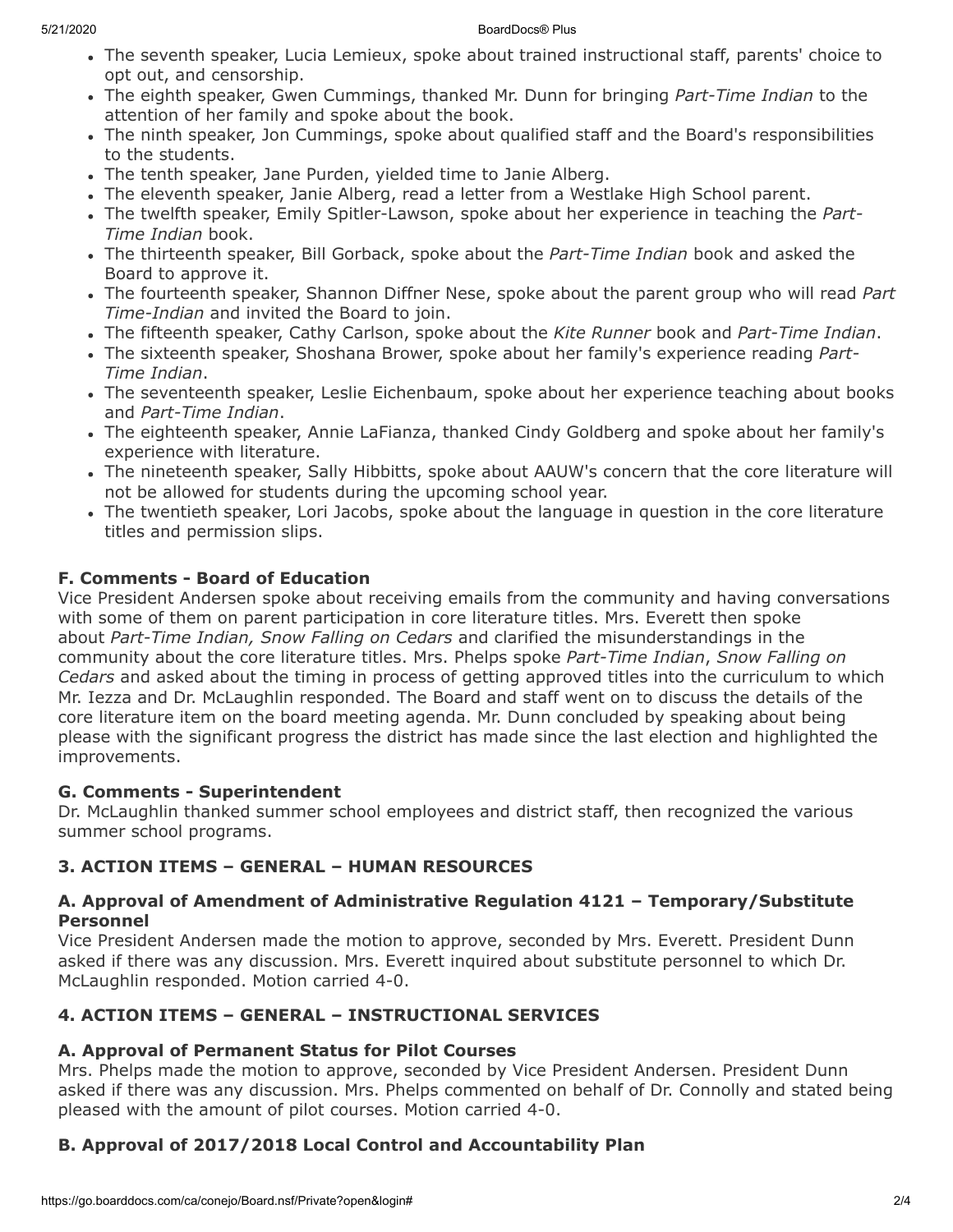Vice President Andersen made the motion to approve, seconded by Mrs. Everett. President Dunn asked if there was any discussion, which there was none. Motion carried 4-0.

## **5. ACTION ITEMS – GENERAL – BUSINESS SERVICES**

### **A. Approval of 2017-2018 Adopted Budget – General Fund and Ancillary Funds**

Mrs. Phelps made the motion to approve, seconded by Mrs. Everett. President Dunn asked if there was any discussion, which there was none. Motion carried 4-0.

### **B. Resolution #16/17-36: Approval of Education Protection Account (EPA) Spending Plan 2017-2018**

Vice President Andersen made the motion to approve, seconded by Mrs. Phelps. President Dunn asked if there was any discussion, which there was none. Motion carried 4-0.

### **6. ACTION ITEMS – CONSENT**

#### **A. Personnel Assignment Orders**

**B. Expulsion - Student 8-16/17 E**

### **C. Approval of Agreements for Legal Services**

**D. Approval of Award of Contract for Roofing Replacement at District Office and Thousand Oaks High School.**

### **E. Approval of Purchase Order Report #925**

### **F. Approval of Disposal of Surplus and Obsolete Equipment**

Mrs. Phelps made the motion to approve, seconded by Mrs. Everett. Motion carried 4-0. President Dunn announced that Amy Simmons-Folks was selected as the new Principal of Madrona Elementary School. Mrs. Simmons-Folkes then approached the podium, thanked all and spoke about her appreciation of the opportunity.

#### **7. INFORMATION/DISCUSSION ITEMS – GENERAL – HUMAN RESOURCES** No Items.

**8. INFORMATION/DISCUSSION ITEMS – GENERAL – INSTRUCTIONAL SERVICES** No Items.

### **9. INFORMATION/DISCUSSION ITEMS – GENERAL – BUSINESS SERVICES**

### **A. Approval of Update to Board Policy 3551 and Administrative Regulation 3551 Food Service Operations/Cafeteria Fund**

President Dunn asked if there was any discussion, which there was none.

#### **B. Conejo Valley High School and District Office Relocation Projects**

Dr. Hayek updated the Board on the progress with the CVHS renovations and confirmed all is on time, on schedule and on budget.

### **10. ADJOURNMENT**

#### **A. Adjournment**

President Dunn adjourned the Open Session at 7:41 p.m.

**The next regularly scheduled Board meeting will be Tuesday, August 15, 2017, 5:00 p.m. Closed Session, and 6:00 p.m. Open Session** at the CVUSD South Building Board Room, 1400 E. Janss Road, Thousand Oaks.

Date: June 27, 2017 \_\_\_\_\_\_\_\_\_\_\_\_\_\_\_\_\_\_\_\_\_\_\_\_\_\_\_\_\_\_\_\_\_\_\_ Clerk